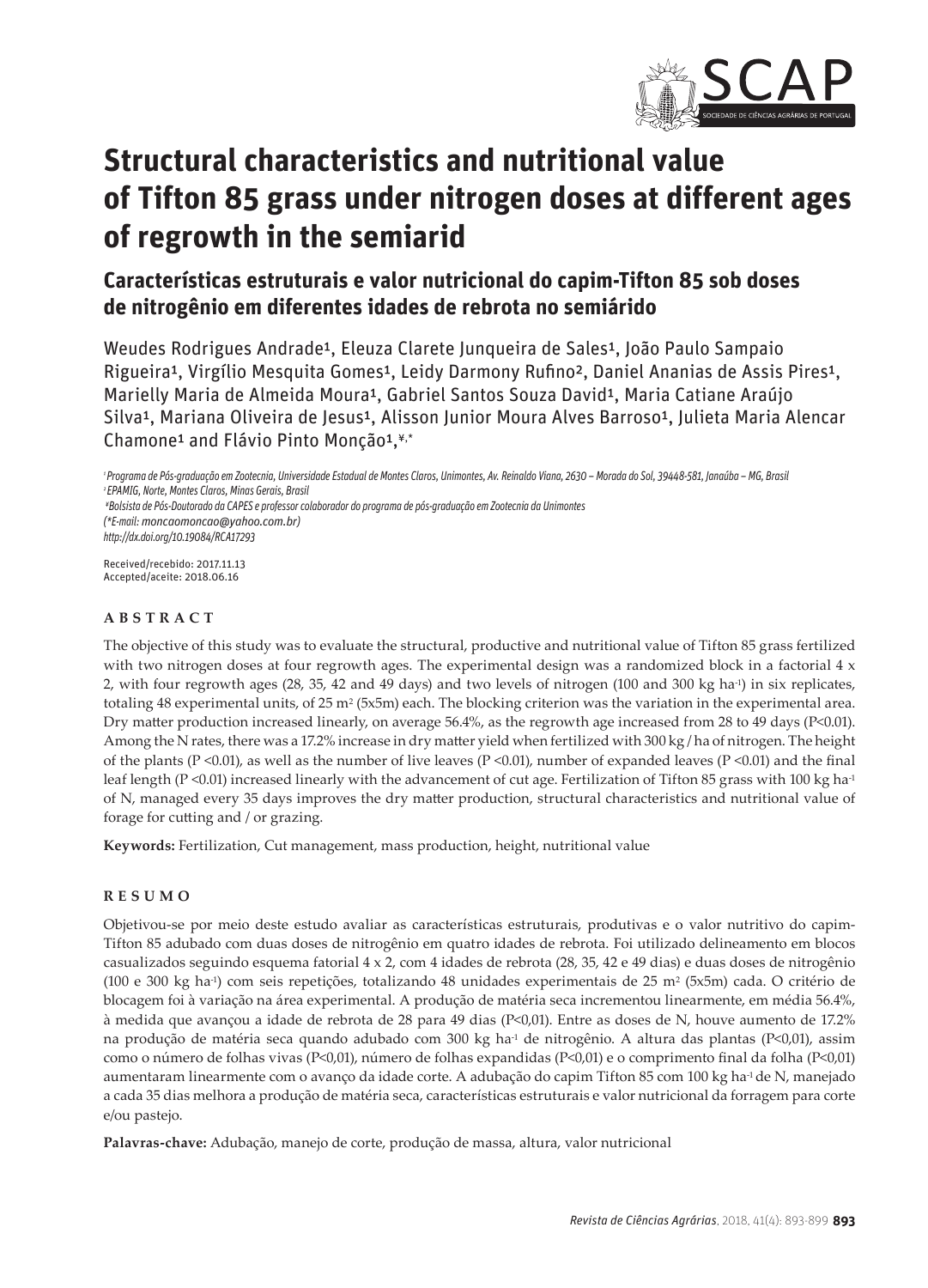# **INTRODUCTION**

Beef cattle production in Brazil is highly dependent on forage-based grazing systems. Therefore, strategically well-planned grazing systems are critical to optimize beef production (Barbero *et al.,* 2015). Therefore, the search for forages with high production potential is of fundamental importance in the optimization of the production system. Grasses of the *Cynodon* genus have been noted for their high mass production, especially in tropical regions (Monção *et al.,* 2016; Paris *et al.,* 2016).

However, in regions with semi-arid climate, studies with *Cynodon* are still incipient, especially when it comes to cutting management. In the semi-arid region of northern Minas Gerais, Brazil, forage production has fluctuated considerably in the last five years due to low rainfall and long dry periods. Consequently, the productive potential of forages such as *Cynodon* has not been reached, which has altered the pasture stocking rate. In this sense, the use of forage adduction strategies in these regions has been an alternative to maximize forage production (Sales *et al.,* 2014; Machado *et al.,* 2017). However, gaps still exist regarding the association of nitrogen fertilization (N) and cutting management on the structural characteristics, forage production and nutritional value.

According with Machado *et al* (2017), among these factors, soil fertility can be manipulated through pasture fertilization. N fertilization is the most striking in terms of gains in forage production (Sales *et al.,* 2014; Coblentz *et al.,* 2017). Its application is of fundamental importance for the maintenance of productivity and sustainability of the pasture, being its deficiency considered an important factor to trigger the process of degradation (Sales *et al.,* 2014; Machado *et al.,* 2017). The main function of this nutrient is to be the constituent of proteins, besides interfering directly in the photosynthetic process (Gastal and Lemaire, 2002). Furthermore, the soil must be corrected for pH and supplied with phosphorus (P), potassium and other macro and micronutrients for the N to maximize forage production in intensive production systems (Hajighasem *et al.,* 2016).

Based on the above, the objective of this study was to evaluate the structural, productive and nutritional value of Tifton 85 grass fertilized with two nitrogen doses at four regrowth ages.

# **MATERIAL AND METHODS**

The experiment was conducted at the Experimental Farm of the State University of Montes Claros – UNIMONTES, in the municipality of Janaúba, Minas Gerais, Brazil, during the period from 10/29/2015 to 05/12/2016.

The municipality of Janaúba is located in the northern region of Minas Gerais, at 15º 47' south latitude, 43º 18' west longitude and 516 m altitude. The climate of the region, according to the classification of Köppen (1948), is Aw type with summer rains and dry periods well defined in winter (Antunes, 1994). The average annual rainfall is 876 mm, with an annual average temperature of 24°C. The climate is tropical mesothermal, almost megathermic, due to altitude, subhumid and semiarid, with irregular rains, causing long periods of drought (Figure 1).

The experiment was carried out in a flat area with Tifton 85 grass (*Cynodon dactylon* cv. Tifton 85), already established since 2007, on dystrophic red-yellow soil with clay texture with the following chemical characteristics: pH in water, 6.0, P (Mehlich): 6.0 mg.dm-3; K (Mehlich): 68 mg.dm-3; Ca2+ (KCl 1 mol L -1): 3.7 cmolc.dm-3; Mg2+ (KCl1mol L-1): 1.0cmolc.dm-3; Al3+ (KCl1mol L-1) 0.1 cmolc.dm<sup>-3</sup> H + Al (calcium acetate 0.5 mol L<sup>-1</sup>):



**Figura 1 -** Meteorological data of the experimental period. Source: INMET (2017) - CSC – BNMEP – Meteorological Database for Teaching and Research.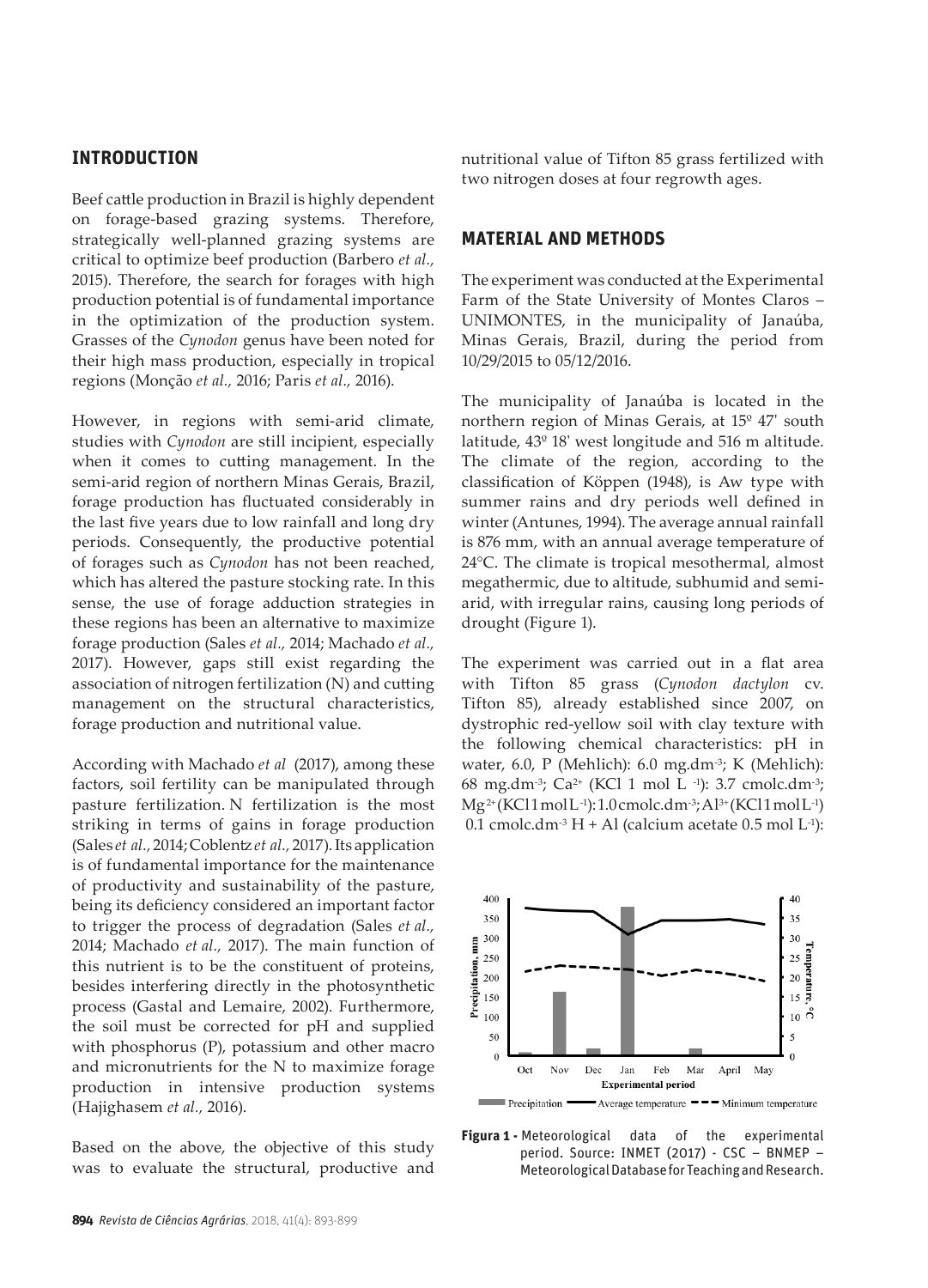2.6 cmolc.dm-3 base sum: 4.9 cmolc.dm-3; cation exchange capacity: 7.4 cmolc.dm<sup>-3</sup> V: 65%.

The experimental design was a randomized block in a factorial  $4 \times 2$ , with four regrowth ages (28, 35, 42 and 49 days) and two levels of nitrogen (100 to 300 kg ha-1) in six replicates, totaling 48 experimental units, of 25 m<sup>2</sup> ( $5 \times 5$ m) each. The blocking criterion was the variation in the experimental area. At regrowth ages (28, 35, 42 and 49 days), the mean heights were 21, 22, 28 and 30 cm, respectively. The regrowth ages were chosen because of the high growth of grass *Cynodon*, which reach physiological maturity early, as shown in previous researches of Monção *et al.* (2014) and Oliveira *et al.* (2016).

On October 29, 2015, a standardization cut was carried out on Tifton 85 grass close to the soil, using costal brush cutters. Then, the plots were fertilized with 100 kg of  $P_2O_5$  and 100 kg of K<sub>2</sub>O in the single superphosphate and potassium chloride forms, respectively. Nitrogen fertilization was done in split-plot three times after the cut of uniformity and in the two subsequent cuts. Urea (45% N) was used as the source of N and the doses tested were calculated equivalent to the area of each plot. During the experimental period the Tifton 85 grass was irrigated once a week as recommended by Mota *et al.* (2010). The irrigation remained during the whole experimental period, being activated in the absence of rain.

The mean height of the tifton 85 grass was obtained by measuring the base of the plant up to the curvature of the last newly expanded leaf, measuring 10 points per plot before each cut.

The forage plant was collected in two points per plot with the aid of a metal frame (0.25 m2), and cut with a knife, at a height of 5 cm from the soil surface. The collected material was packed in a plastic bag, identified and sent to the laboratory, where it was weighed to determine the green mass per plot, after which a sample of approximately 400 grams was taken, then the material was placed in a forced air ventilation oven, with temperature of 55º for 72 hours to determine the partial dry matter. After drying the samples were milled in Willey type mills in 1 and 2 mm sieve, and stored in pots with lid properly identified.

The dry mass production per hectare (MDP) was determined by weighing all material harvested in a metal frame of (0.25m2) and corrected for the dry matter content obtained after the samples were processed.

The total number of tillers was obtained by counting all the tills present in the metal frame of (0.25 m2). From these tillers 10 units were separated per plot to determine the structural characteristics. To determine the final length of the blade, the completely expanded leaves were measured, from their insertion in the ligule to the leaf apex. The number of live leaves was determined as the fraction of total leaves that had no senescence signal, and the final stem length calculated based on the soil level up to the last expanded leaflet of each tiller.

Part of the collected tillers were separated on a blade, stem + hem and whole plant, later packed in a paper bag, weighed and fed to the forced circulation oven at 55ºC for 72 hours to evaluate the dry mass content for determination of the blade: stem ratio.

A sample of hay was removed from each cut at the different cutting ages, homogenized, milled in a Willey mill, using a 1 and 2 mm sieve and packed in polyethylene bottles, fitted with lids and previously identified. The hay was analyzed for dry matter (DM, method 934.01), crude protein (CP, method 978.04) and ashes (method 942.05) according to AOAC (1995). Neutral detergent fiber (NDF), acid detergent fiber (ADF) and hemicellulose were determined according to the procedures described by Robertson and Van Soest (1981). The cellulose was solubilized in 72% sulfuric acid and the lignin content was obtained by difference (Goering and Van Soest 1970).

The obtained data were submitted to the analysis of variance using PROC MIXED of SAS (SAS Institute Inc., Cary, NC). When the "F" test was significant for the treatments, the regrowth ages were analyzed by means of orthogonal contrasts. As ages are not equidistant, the SAS PROC IML was used to estimate the Linear, Quadratic and Cubic order matrix. Nitrogen doses were analyzed by the T test. For all the tests the probability of 5% was used.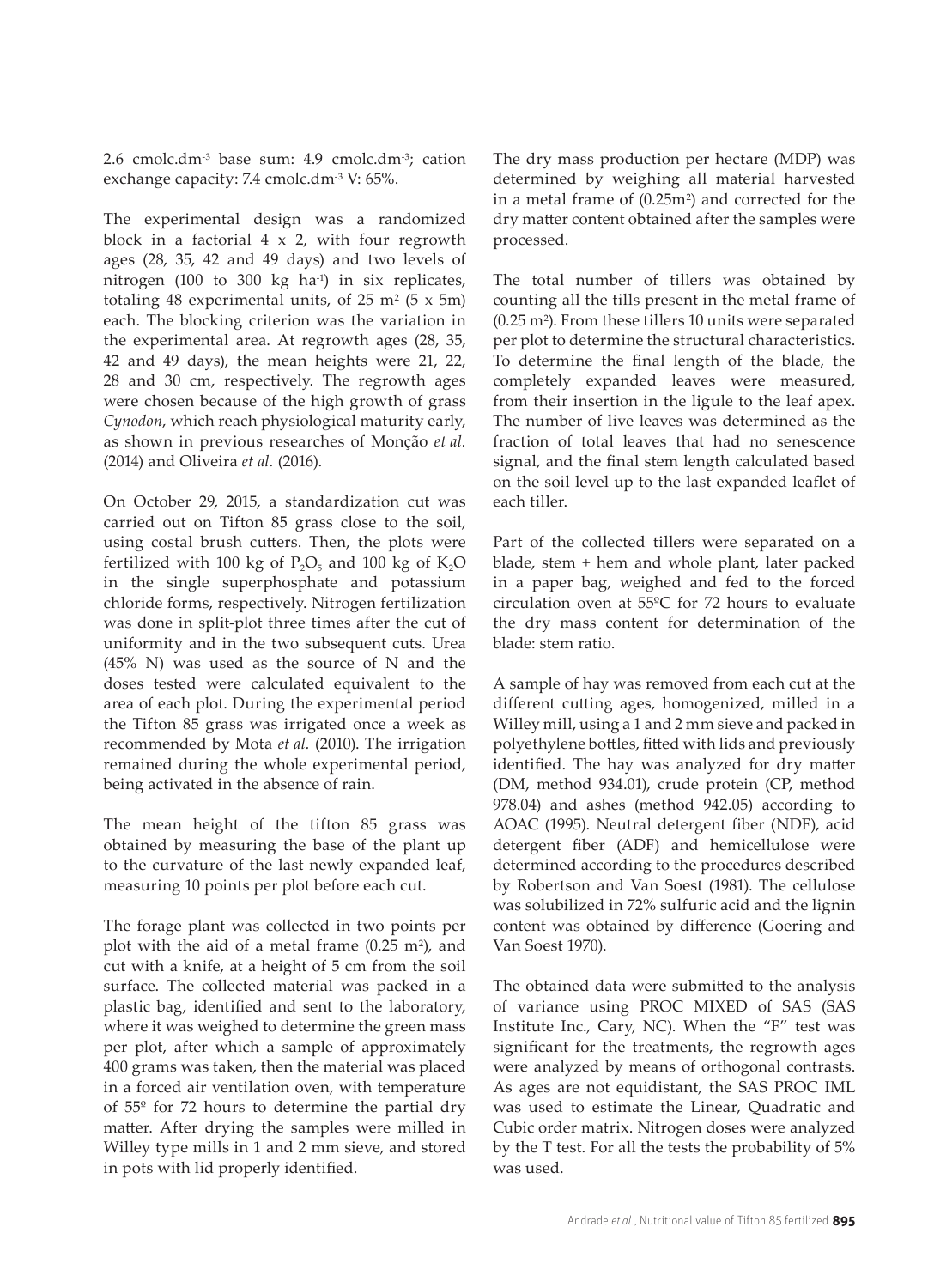#### **RESULTS AND DISCUSSION**

There was interaction between doses of  $N \times age$ of regrowth only for the final length of the stem  $(P = 0.02)$ , being the highest average verified at age 49 days and at the dose of 300 kg ha-1 of N. The dry matter production (DMP) linearly increased, on average 56.4%, as the regrowth age increased from 28 to 49 days ( $P \le 0.01$ ). Among N rates, there was a 17.2% increase in DMP of Tifton 85 grass when fertilized with 300 kg / ha of N in relation to the dose of 100 kg ha-1 (average of 3.835 kg dry matter [DM] ha-1; Table 1).

The height of the plants  $(P \le 0.01)$ , as well as the number of live leaves ( $P \le 0.01$ ), number of expanded leaves ( $P \le 0.01$ ) and the final leaf length (P <0.01) increased linearly with the advancement of cut age. The increase of 36.3% in the height of the plant is justified mainly by the limitation of the photosynthetic rate, in smaller height, resulting from the competition between the plants. In this way, the plant lengthens the stem, as verified in this study, as a strategy to expose the leaf blade to sunlight to capture solar energy. The growth speed of the stem and, consequently, of the height of the plant was increased by 23.5% with the presence of N in the dose of 300 kg ha $4$  in relation to the lower dose. With this, the number of live leaves was increased by 34.3% and expanded by 20.4% with the advancement of plant age. As the plant grows and reaches physiological maturity, changes in the cellular content and cell wall ratio occur as a strategy for plant survival and propagation (Monção *et al.,* 2016). The increase in height is a reflection of the increase of cell wall components in detriment of the dilution of the constituents of the cellular content. In addition, the speed with which these changes occur is dependent on several factors, being this, mainly, and the N content in the soil. This is because the N stimulates the cell division causing the plant to reach the growth potential, consequently, increases in dry mass production as verified in this research.

Contrary behavior was verified on the number of tillers ( $P = 0.03$ ) and leaf: stem ratio ( $P \le 0.01$ ) that reduced linearly with the advancement of regrowth age. With the expansion of tiller growth, shading occurs in the basal area of the plant, which implies a reduction in the appearance of new tillers. Therefore, there was a decrease of 11.5% in the number of tillers. The variations in N rates did not change the number of tillers ( $P = 0.16$ ), with a mean of 723 tillers / m². With the increase in plant height due to the age of regrowth, the proportion of stalk increases in relation to leaf blade, which, consequently, reduces the blade: stem ratio. In this study, this reduction was 36.5% when the regrowth age increased from 28 days to 49 days. Some studies (Monção *et al.,* 2016; Oliveira *et al.,* 2016) reported that the management of grasses of the genus *Cynodon* present a reasonable nutritional value when management blade: stem ratio of 1. This value in this research was verified when the plants were managed at 35 days of regrowth or 23.7 cm of average height. The application of N did not modify the blade: stem ratio of Tifton 85 grass  $(P = 0.41)$ . Nutritionally, the management of Tifton 85 grass at ages greater than 42 days of regrowth

**Table 1 -** Structural and productive characteristics of Tifton 85 grass fertilized with nitrogen and managed at four regrowth ages

|                                         | Dose N 100 (kg.ha-1)   |                   |       |       | Dose N 300 (kg.ha-1)   |       |       |       |            |         |       |        |        |              |  |
|-----------------------------------------|------------------------|-------------------|-------|-------|------------------------|-------|-------|-------|------------|---------|-------|--------|--------|--------------|--|
| Item $\left(\%\right)$ DM)              | Age of regrowth (days) |                   |       |       | Age of regrowth (days) |       |       |       |            | P-value |       |        |        |              |  |
|                                         | 28                     | 35                | 42    | 49    | 28                     | 35    | 42    | 49    | <b>SEM</b> | Age L   | Age Q | Age C  | Dose N | $I \times D$ |  |
| DMP, t.ha-1                             | 3147                   | 3526              | 3886  | 4781  | 3491                   | 3964  | 4929  | 5600  | 310        | < 0.01  | 0.36  | 0.89   | < 0.01 | 0.54         |  |
| Height (cm)                             | 20.5                   | 22.7              | 24.7  | 27.4  | 22.8                   | 24.7  | 32.4  | 31.6  | 1.6        | < 0.01  | 0.48  | < 0.01 | < 0.01 | 0.23         |  |
| Number of Tillers $(n^{\circ}/m^2)$     | 747                    | 725               | 657   | 666   | 777                    | 792   | 721   | 701   | 46.8       | 0.03    | 0.97  | 0.43   | 0.16   | 0.97         |  |
| Number of live leaves $(n^{\circ}/per)$ | 4.20                   | 4.81              | 5.55  | 5.78  | 4.87                   | 5.23  | 6.46  | 6.40  | 0.28       | < 0.01  | 0.32  | 0.13   | 0.00   | 0.86         |  |
| Expanded sheets                         | 1.49                   | 1.86              | 1.89  | 1.82  | 1.59                   | 1.94  | 179   | 1.89  | 0.08       | < 0.01  | 0.00  | 0.05   | 0.47   | 0.56         |  |
| Final length of the stem (cm)           | 11.1d                  | 10.4 <sub>d</sub> | 15.0c | 16.8c | 12.9d                  | 18.7c | 28.1b | 31.1a | 2.51       | < 0.01  | 0.97  | 0.18   | < 0.01 | 0.02         |  |
| Final leaf length (cm)                  | 10.69                  | 10.14             | 10.90 | 16.33 | 11.21                  | 13.57 | 1714  | 20.96 | 1.52       | < 0.01  | 0.09  | 0.80   | 0.00   | 0.30         |  |
| Leaf:stem ratio                         | 1.25                   | 1.08              | 0.84  | 0.94  | 1.22                   | 1.06  | 0.77  | 0.87  | 0.08       | < 0.01  | 0.02  | 0.07   | 0.41   | 0.98         |  |

DMP – Dry matter production; SEM – Standard error mean; N- Nitrogen; DM – Dry matter; L – Linear; Q – Quadratic; C – Cubic; I x D- Interaction; P - probability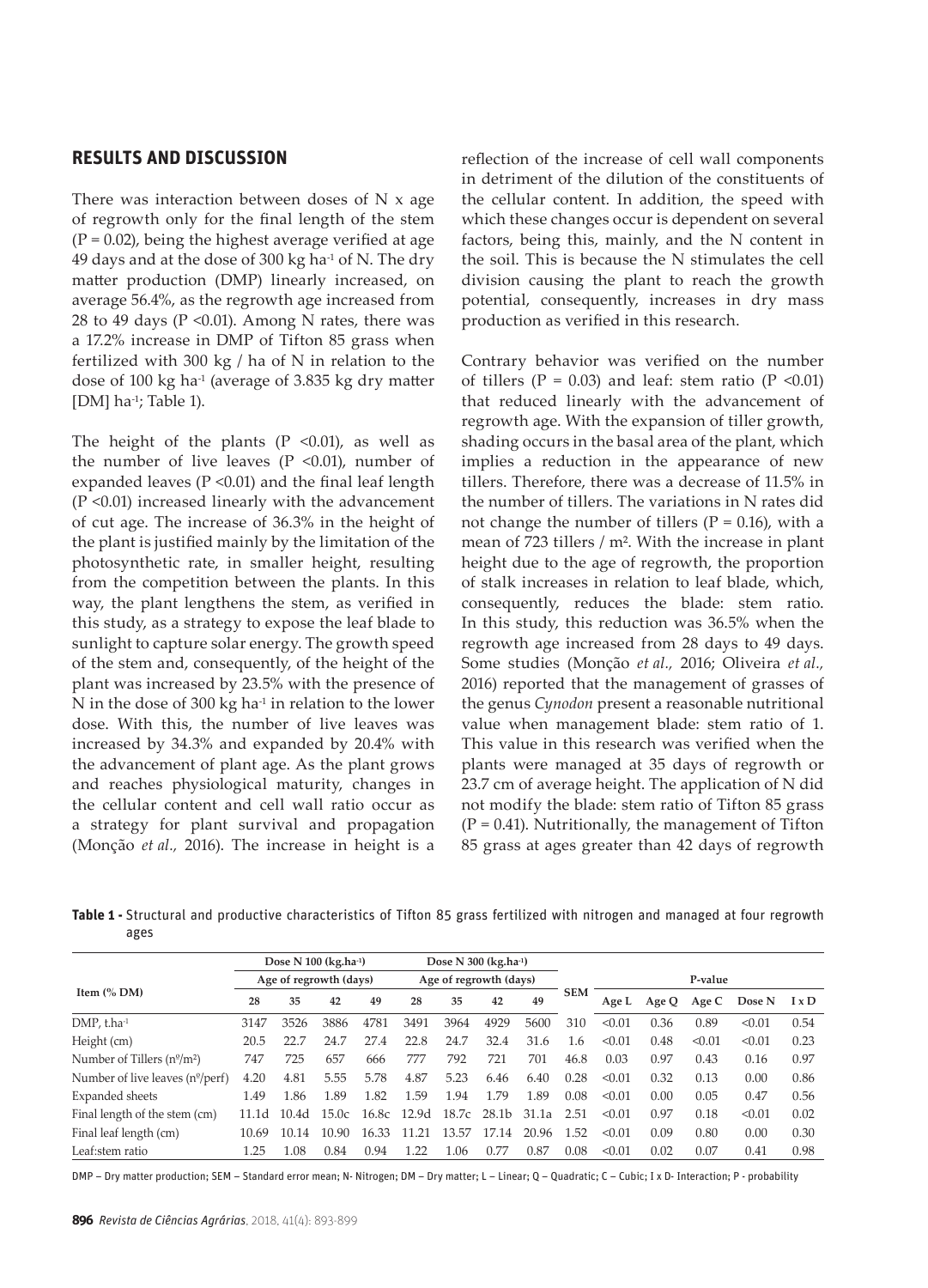is not interesting, because the stem ratio is higher than leaf blade as observed in the blade: stem ratio and for ruminants, the highest amount of nutrients comes from leaves in relation to the stem.

On the nutritional parameters, Table 2, with the exception of  $CP$  content  $(P \le 0.01)$ , neutral detergent insoluble nitrogen  $(P = 0.01)$ , there was no interaction between ages x N regrowth doses  $(P = 0.81)$ . The DM content, neutral detergent fiber corrected for ash and protein, acid detergent fiber (ADF), hemicellulose, cellulose and lignin did not differ (P> 0.05) due to the regrowth age and not a function of N levels, with an average of 33.2, 75.3, 35.2, 42.3, 29.8 and 5.4%, respectively.

For the ash content ( $P = 0.19$ ) and organic matter ( $P$ = 0.16) there was no effect of the N doses, with the averages of 8.6% and 91.4%, respectively. However, the means of these two variables adjusted to the quadratic regression model as a function of the increase of the regrowth ages. Several studies (Bassegio *et al.,* 2013, Monção *et al.,* 2016; Benjamin and Bradford, 2017) with forage plants have verified effects of cutting age on structural and nutritional characteristics. These changes reported by the same authors have been justified by the change in the proportion of cellular components that occur as a function of the physiological maturity of the plant. In this study, the interval between cuts associated to the soil and climatic characteristics of the northern semiarid region may have influenced the non-alteration of most components related to nutritional value. Monção *et al.* (2016) verified the

effect of regrowth age on grasses of the genus *Cynodon* at ages up to 79 days. Wilson (1993, 1997) also reported that thickening of the secondary cell wall with maturation of plant tissues (increased cut age) increases the concentration of neutral detergent fiber, ADF and lignin at the expense of cellular content, a fact not verified in this search.

The N is well known for accelerating the growth of the forage so that it reaches in less time the maturity, which consequently changes the proportion of the cel constituents (Velásquez *et al.,* 2010; Coblentz *et al.,* 2017). However, in this study, the shortest interval was not enough to allow modification in some nutritional parameters as a function of nitrogen fertilization. However, the content of CP 13.1% when handled at 28 days and fertilized with 300 kg ha $^{-1}$  of N in relation to the dose of 100 kg ha $-1$  (P <0.01). At the ages of 35 and 42 days there was no difference between the N doses on the CP content, the average being 15.2%. At age 49 days, CP content was 24.7% higher when fertilized with 100 kg ha $-1$  of N than the  $300 \text{ kg}$  ha<sup>-1</sup> dose (9.8%). This difference is a strong indicative of losses of N applied, mainly having urea as source. The highest concentration of nitrogen neutral detergent insoluble nitrogen was verified at a dose of 300 kg ha-1, when the grass was managed at the age of 35 and 42 days. This means that 6.5% CP is associated with the cell wall of the plant with slow ruminal degradation. Velasquez *et al.* (2010) observed in several tropical forages such as Tifton 85 grass that the fraction A of CP, variable not quantified in this study, reduces with

**Table 2 -** Nutritional value of Tifton 85 grass fertilized with nitrogen and managed at 4 regrowth ages

|                            |                        | Dose N $100$ (kg.ha $-1$ ) |                   | Dose N $300$ (kg.ha $-1$ ) |        |                        |                    |         |      |        |        |       |        |              |
|----------------------------|------------------------|----------------------------|-------------------|----------------------------|--------|------------------------|--------------------|---------|------|--------|--------|-------|--------|--------------|
| Item $\frac{6}{6}$ DM)     | Age of regrowth (days) |                            |                   |                            |        | Age of regrowth (days) | <b>SEM</b>         | P-value |      |        |        |       |        |              |
|                            | 28                     | 35                         | 42                | 49                         | 28     | 35                     | 42                 | 49      |      | Age L  | Age Q  | Age C | Dose N | $I \times D$ |
| Dry matter                 | 32.40                  | 34.34                      | 32.80             | 36.81                      | 32.91  | 31.03                  | 32.04              | 33.14   | 1.75 | 0.23   | 0.32   | 0.58  | 0.15   | 0.58         |
| Ashes                      | 8.80                   | 8.09                       | 8.66              | 7.94                       | 8.58   | 9.09                   | 9.81               | 7.56    | 0.41 | 0.10   | 0.02   | 0.03  | 0.19   | 0.15         |
| Organic matter             | 91.20                  | 91.91                      | 91.34             | 92.06                      | 91.32  | 90.91                  | 90.19              | 92.44   | 0.41 | 0.08   | 0.03   | 0.03  | 0.16   | 0.17         |
| Crude protein              | 14.45b                 | 15.35 <sub>b</sub>         | 15.04b            | 12.20b                     | 16.35a | 15.54b                 | 15.06 <sub>b</sub> | 9.78c   | 0.54 | < 0.01 | < 0.01 | 0.07  | 0.84   | < 0.01       |
| <b>IPND</b>                | 0.84 <sub>b</sub>      | 0.90 <sub>b</sub>          | 0.88 <sub>b</sub> | 0.62c                      | 0.66c  | 1.05a                  | 1.05a              | 0.63c   | 0.06 | 0.03   | < 0.01 | 0.60  | 0.34   | 0.01         |
| Neutral detergent fiber    | 76.63                  | 77.94                      | 77.07             | 79.35                      | 76.28  | 76.18                  | 78.46              | 78.40   | 1.02 | 0.02   | 0.73   | 0.92  | 0.57   | 0.48         |
| Neutral detergent fiber cp | 74.60                  | 76.12                      | 74.69             | 77.28                      | 74.62  | 73.64                  | 74.95              | 76.64   | 1.13 | 0.06   | 0.25   | 0.48  | 0.38   | 0.62         |
| Acid detergent fiber       | 33.72                  | 36.24                      | 34.66             | 35.20                      | 34.11  | 35.85                  | 35.36              | 36.54   | 0.90 | 0.10   | 0.33   | 0.09  | 0.43   | 0.81         |
| Hemicelullose              | 42.90                  | 41.70                      | 42.41             | 44.16                      | 42.16  | 40.34                  | 43.10              | 41.86   | 1.39 | 0.48   | 0.38   | 0.29  | 0.35   | 0.75         |
| Celullose                  | 29.04                  | 30.31                      | 28.73             | 29.37                      | 28.96  | 30.57                  | 30.84              | 30.63   | 1.15 | 0.52   | 0.46   | 0.42  | 0.28   | 0.77         |
| Lignin                     | 4.68                   | 5.93                       | 5.93              | 5.83                       | 5.16   | 5.28                   | 4.52               | 5.91    | 0.44 | 0.09   | 0.95   | 0.14  | 0.23   | 0.17         |

SEM - Standard error mean; N- Nitrogen; DM - Dry matter; IPND - Insoluble protein in neutral detergent; L - Linear; Q - Quadratic; C - Cubic; I x D- Interaction; P probability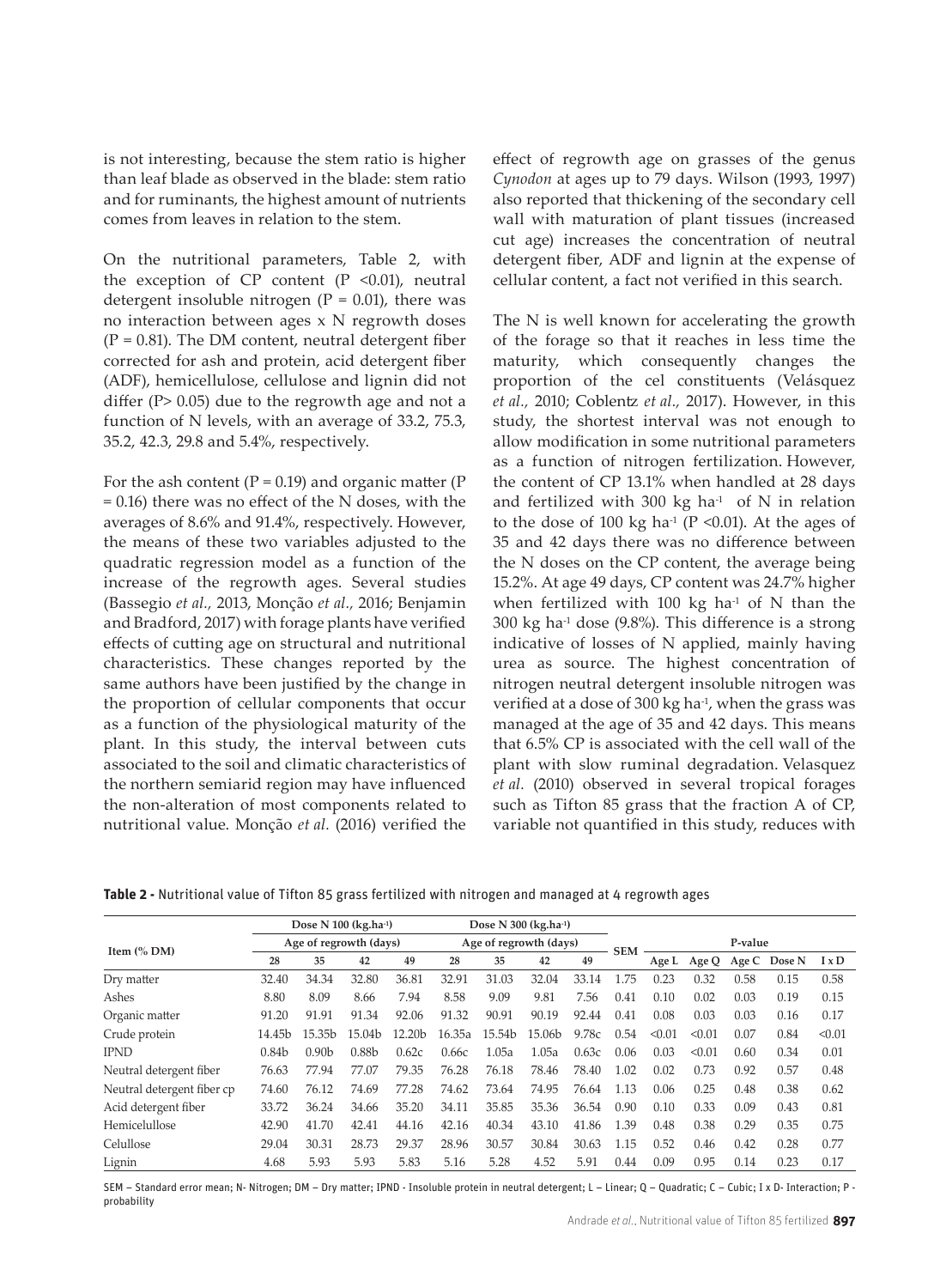the increase of regrowth age, which means lower isoacid supply required by rumen microorganisms (Russell *et al.,* 1992).

However, with nitrogen fertilization, the fraction A content increases as verified in the study of Neumann *et al.* (2017) with tropical forages. In ruminant nutrition, Detmann *et al.* (2014) verified that the minimum CP of the diet should be 8% of the dry matter, implying that Tifton 85 grass fertilized with N, independent of dose 100 or 300 kg ha-1, and handled up to 49 days meets those requirements. However, it is interesting to adjust the energy levels to maximize the ruminal synthesis of microbial protein.

In the semiarid conditions of northern Minas Gerais state, a peculiarity of ruminant production systems has as main impasse the quantitative limitation of forage, especially in the dry season, which makes explicit the importance of cutting management. Tifton 85 grass management every 35 days seems to positively associate DMP and the best forage nutritional value.

# **CONCLUSIONS**

Fertilization of Tifton 85 grass with 100 kg / ha of N, managed every 35 days improves the dry matter production, structural characteristics and nutritional value of forage for cutting and / or grazing.

#### **ACKNOWLEDGEMENTS**

To Foundation for Research Support of the State of Minas Gerais (FAPEMIG), the National council for scientific and technological development (CNPq) and the Coordination for the Improvement of higher education personnel (CAPES) for granting scholarships and financial support in research projects.

#### **REFERENCES**

Antunes, F. Z. (1994) – Caracterização climática. *Informe Agropecuário*, vol. 17, n. 68, p. 15-19.

- AOAC (1995) *Official methods of analysis*. 16th.ed. Association of Official Analytical Chemists,Washington, DC.
- Barbero, R.P.; Malheiros, E.B.; Araújo, T.L.R.; Nave, R.L.G.; Mulliniks, J.T.; Berchielli, T.T.; Ruggieri, A.C. & Reis, R.A. (2015) – Combining Marandu grass grazing height andsupplementation level to optimize growth and productivityof yearling bulls. *Animal Feed Science and Technology*, vol. 209, p. 110-118. https:// doi.org/10.1016/j.anifeedsci.2015.09.010
- Bassegio, D.; Santos, R.F.; Oliveira, E.; Wernecke, I.; Secco, D. & Souza, S.N.M. (2013) Effect of nitrogen fertilization and cutting age on yield of tropical forage plants. *African Journal of Agricultural Research*, vol. 8, n. 16, p. 1427-1432. https://doi.org/10.5897/AJAR2013.7060
- Benjamin, S.A. & Bradford, B.J. (2017) Effect of Seed Variety and Cutting Age on Dry Matter Yield, Nutritive Values and In Vitro Digestibility of Teff Grass. *Advances in Crop Science and Technology*, vol.5, n. 3, p. 1-6. https://doi.org/10.4172/2329-8863.1000281
- Coblentz, W.K.; Akins, M.S.; Cavadini, J.S. & Jokela, W.E. (2017) Net effects of nitrogen fertilization on the nutritive value and digestibility of oat forages. *Journal of Dairy Science*, vol. 100, n. 3, p. 1739-1750. https:// doi.org/10.3168/jds.2016-12027
- Detmann, E.; Valente, E.E.L.; Batista, E.D. & Huhtanen, P. (2014) An evaluation of the performance and efficiency of nitrogen utilization in cattle fed tropical grass pastures with supplementation. *Livestock Science*, vol. 162, p. 141-153. https://doi.org/10.1016/j.livsci.2014.01.029
- Gastal, F. & Lemaire, G. (2002) N uptake and distribution in crops: an agronomical and ecophysiological perspective. *Journal of Experimental Botany*, vol. 53, n. 370, p. 789-799. https://doi.org/10.1093/jexbot/53.370.789
- Goering, H.K. & Van Soest., P.J. (1970) *Forage fiber analysis (Apparatus, reagents, procedures and some applications)*. Washington, DC: USDA.